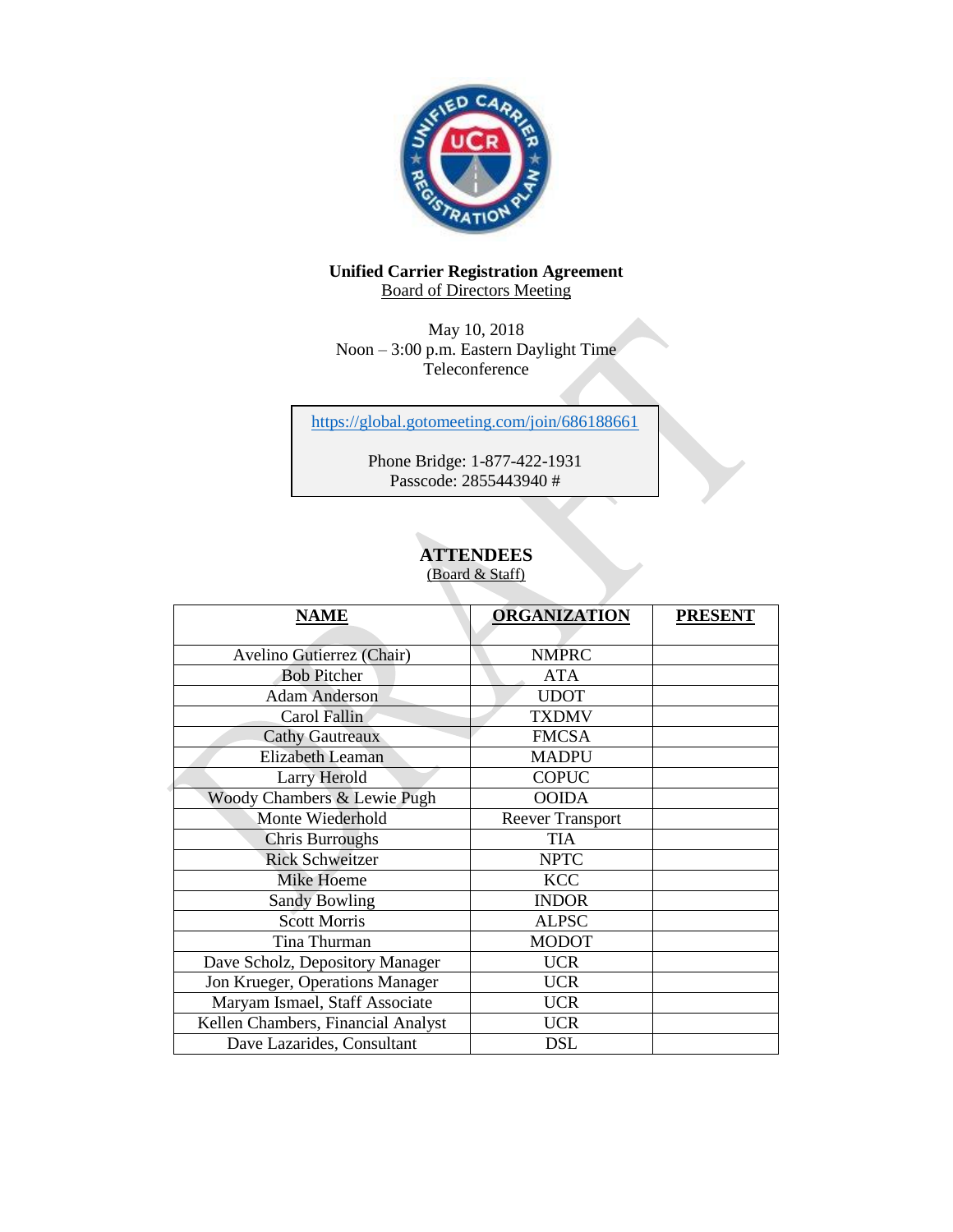### **Proposed Agenda**

**Welcome, Call to Order & Introductions** – Avelino Gutierrez (10 minutes)

**Verification of Meeting Notice** – Avelino Gutierrez (1 minute)

**Review & Approval of Agenda & Setting of Ground Rules** – Avelino Gutierrez (1 minute)

**Approval of Minutes of the April 19, 2018 UCR Board Meeting** – Avelino Gutierrez (1 minute)

#### **Critical Issues**

(60-90 minutes)

- Consideration & approval of revised procedure for selection of auditor by the State of Texas pertaining to Texas' annual fee entitlement amount audit under the UCR Agreement – Avelino Gutierrez
- UCR 2.0 development / latest Scott Morris
- Review of Kellen management report Dave Scholz & Jon Krueger

#### **Updates Concerning UCR Legislation** (1-2 minutes)

**FMCSA Update** – Cathy Gautreaux (5 minutes)

**Report of DSL Transportation Services, Inc.** – Dave Lazarides (5-10 minutes)

**Report of Indiana Department of Revenue** – Sandy Bowling (5-10 minutes)

**Subcommittee Reports**  (5 minutes each)

- Audit Subcommittee Mike Hoeme, Chair
- Finance Subcommittee Elizabeth Leaman & Scott Morris, Co-Chairs
- Registration System Subcommittee Scott Morris, Chair
- Procedures Subcommittee Adam Anderson, Chair
- Industry Advisory Subcommittee Bob Pitcher, Chair
- Dispute Resolution Subcommittee Tina Thurman, Chair